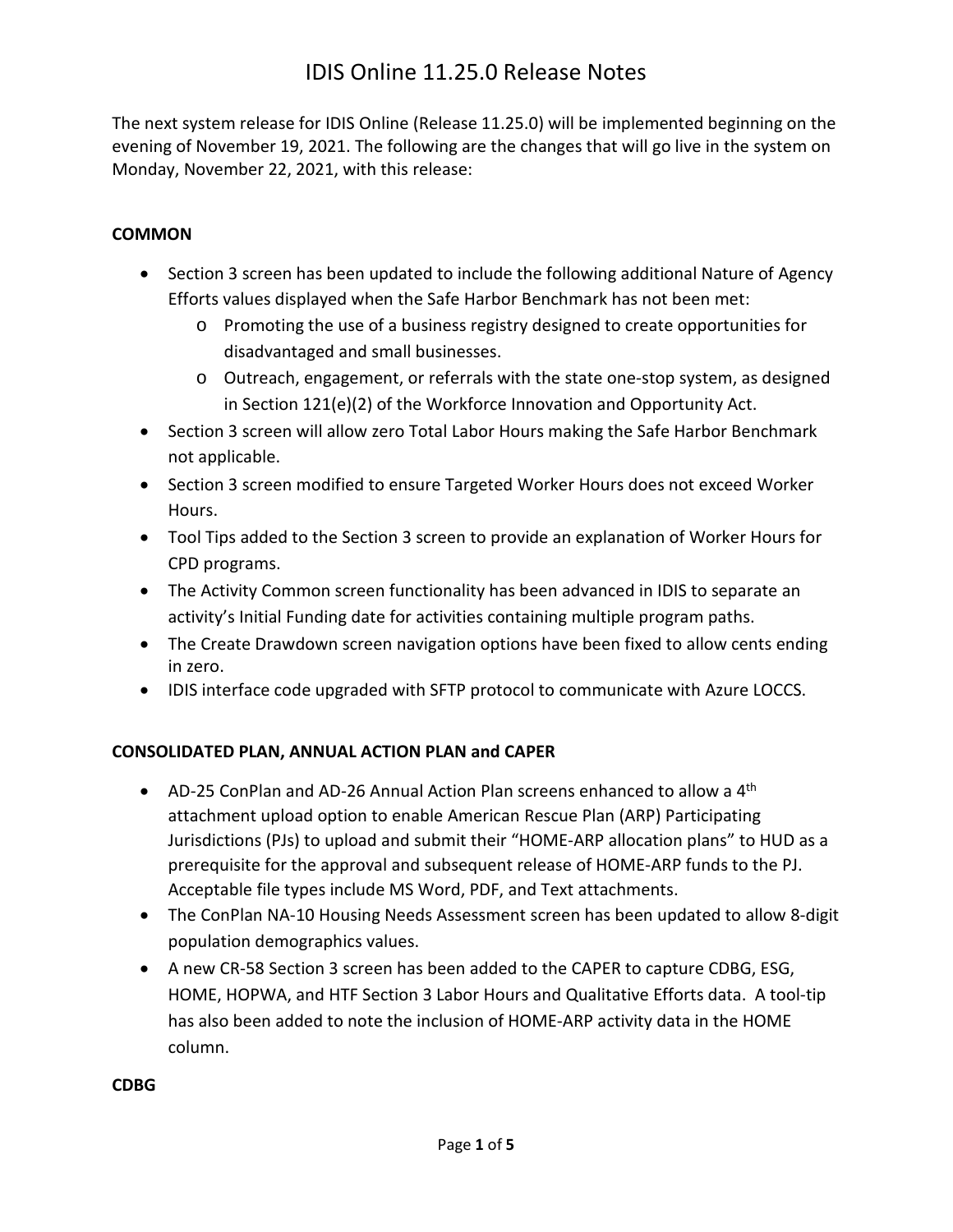Completion Check functionality for State grantees updated to ensure the UGLG setup value has been provided if the activity does not prevent, prepare for, and respond to the coronavirus pandemic.

#### **HESG**

- Setup screen amended to allow grantees to categorize an activity as Section 3 applicable, while only requiring Labor Hours if the Initial Funding Date is on or after July 01, 2021.
- Review Expenditure Deadline screen revised to use the database date value to flag a grant as past due; calculating the Expenditure Deadline based on the grant's Obligation Date if date value does not exist in database. This functionality was included to include ESG-CARES grant on the Review Expenditure Deadline screen.

#### **HOME**

- Activity Setup screen modified to ensure HOME American Rescue Plan (ARP) Rental Operating activities are not subject to Section 3 requirements.
- Activity Setup screen amended to use an activity's Written Agreement Execution Date (WAED) to determine whether Section 3 Labor Hours are required.
- Completion screen amended to allow grantees to categorize an activity as Section 3 applicable, while only requiring Labor Hours if the WAED is on or after July 01, 2021.
- Implemented Section 3 requirements for ARP Rental non-operating and Non-Congregate Shelter activities.
- Section 3 Worker Hours values have been cleared for existing activities containing a WAED value before July 01, 2021.
- View Activity screen customized to allow users to view Completion and Funding details for activities where the WAED value has not been provided.
- Review Activity screen updated to use an activity's WAED to flag an activity as Involuntarily Terminated.
- Add Activity screen updated to prevent identifying an activity as HOME-ARP without a HOME-ARP Tenure Type selection.
- TBRA Beneficiary screen for HOME-ARP activities updated to require Household Qualifying Population homelessness status for each tenant.
- TBRA setup screen advanced to display the eligible funding amount for each tenant.
- Funding module enhanced to cap TBRA activity funding to the sum of each eligible tenant amount plus security deposit and/or delivery cost.
- Quarterly Report Data screen for HOME-ARP Supportive Services activities updated to display table lines in the Firefox browser.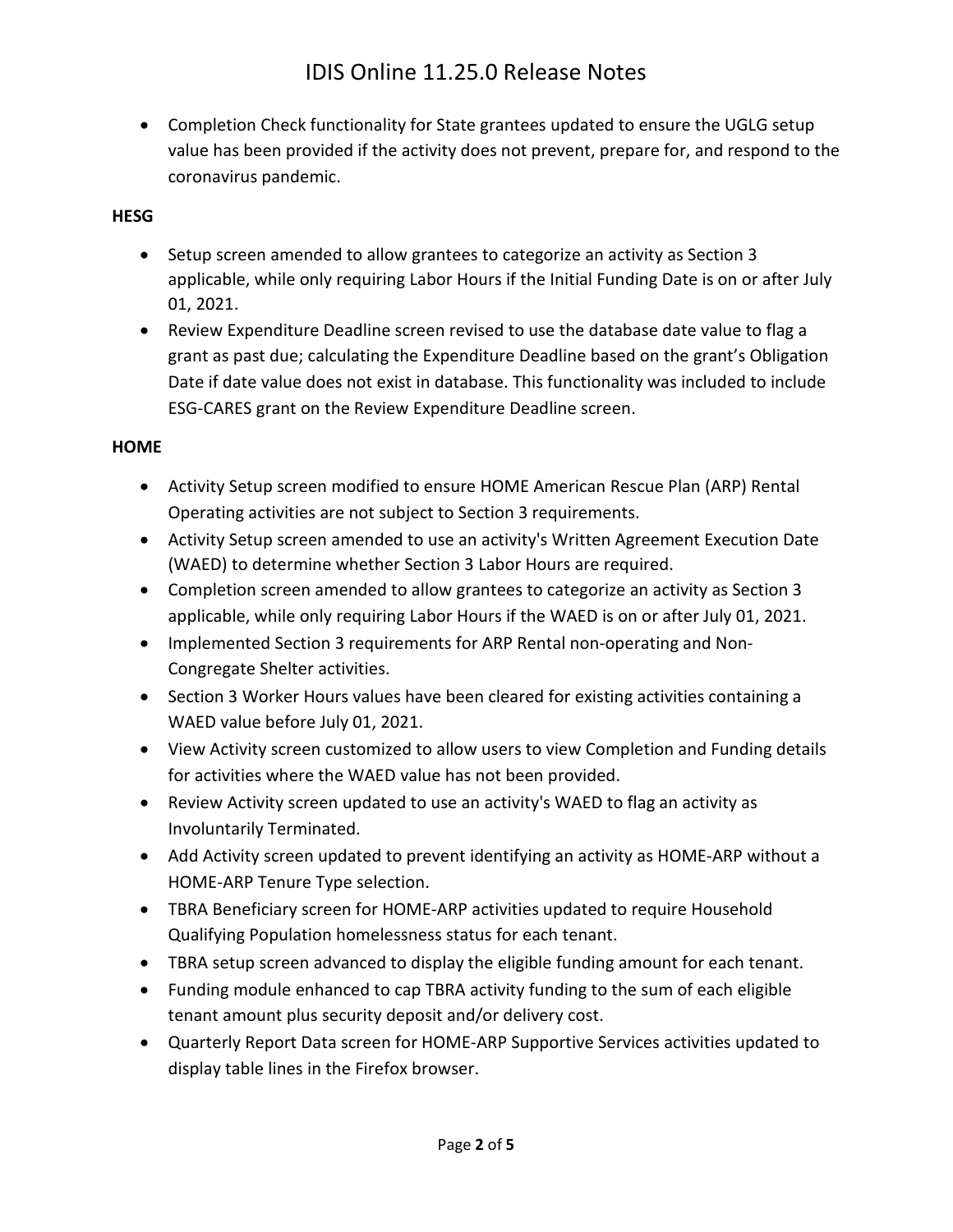- Completion Check functionality has been implemented for HOME-ARP Non-Congregate Shelter activities.
- Completion screens implemented for HOME-ARP Rental non-operating activities to include identifying each beneficiary's Veteran status and Homelessness Qualifying Population status.
- Completion screens implemented for HOME-ARP Non-Congregate Shelter activities.

#### **HOPWA**

 Accomplishment screen amended to allow grantees to categorize an activity as Section 3 applicable, while only requiring Labor Hours if the Initial Funding Date is on or after July 01, 2021.

#### **HTF**

- Activity Setup screen amended to use an activity's Written Agreement Execution Date (WAED) to determine whether Section 3 Labor Hours are required.
- Completion screen amended to allow grantees to categorize an activity as Section 3 applicable, while only requiring Labor Hours if the WAED is on or after July 01, 2021.
- Section 3 Worker Hours values have been cleared for existing activities containing a WAED value before July 01, 2021.
- View Activity screen customized to allow users to view Completion and Funding details for activities where the WAED value has not been provided.

### **MicroStrategy Reports**

- PR02 HOPWA and HOPWA-C: The following 2 reports are now showing the activity break-down by Fund Type:
	- o PR02 List of Activities by Program Year and Project HOPWA and HOPWA-C
	- o PR02 List of Activities by Program Year and Project HOPWA and HOPWA-C Detailed Report
- PR03 CDBG/CDBG-R Activity Summary Report: Fixed to display the correct Grant Number.
- PR05 Drawdown Report by Project and Activity: Added HOME-ARP to Program prompt to run report for HOME-ARP.
- PR07: Added HOME-ARP to Program prompt to run the report for HOME-ARP for the following 3 reports
	- o PR07 Drawdown Report by Voucher Number All Vouchers
	- o PR07 Drawdown Report by Voucher Number Vouchers Submitted to LOCCS
	- o PR07 Outstanding Balances: Collections, Adjustments, Manual Payments
- PR08 Grantee Summary Activity Report: Dataset updated to filter out HOME-ARP Grants from the report.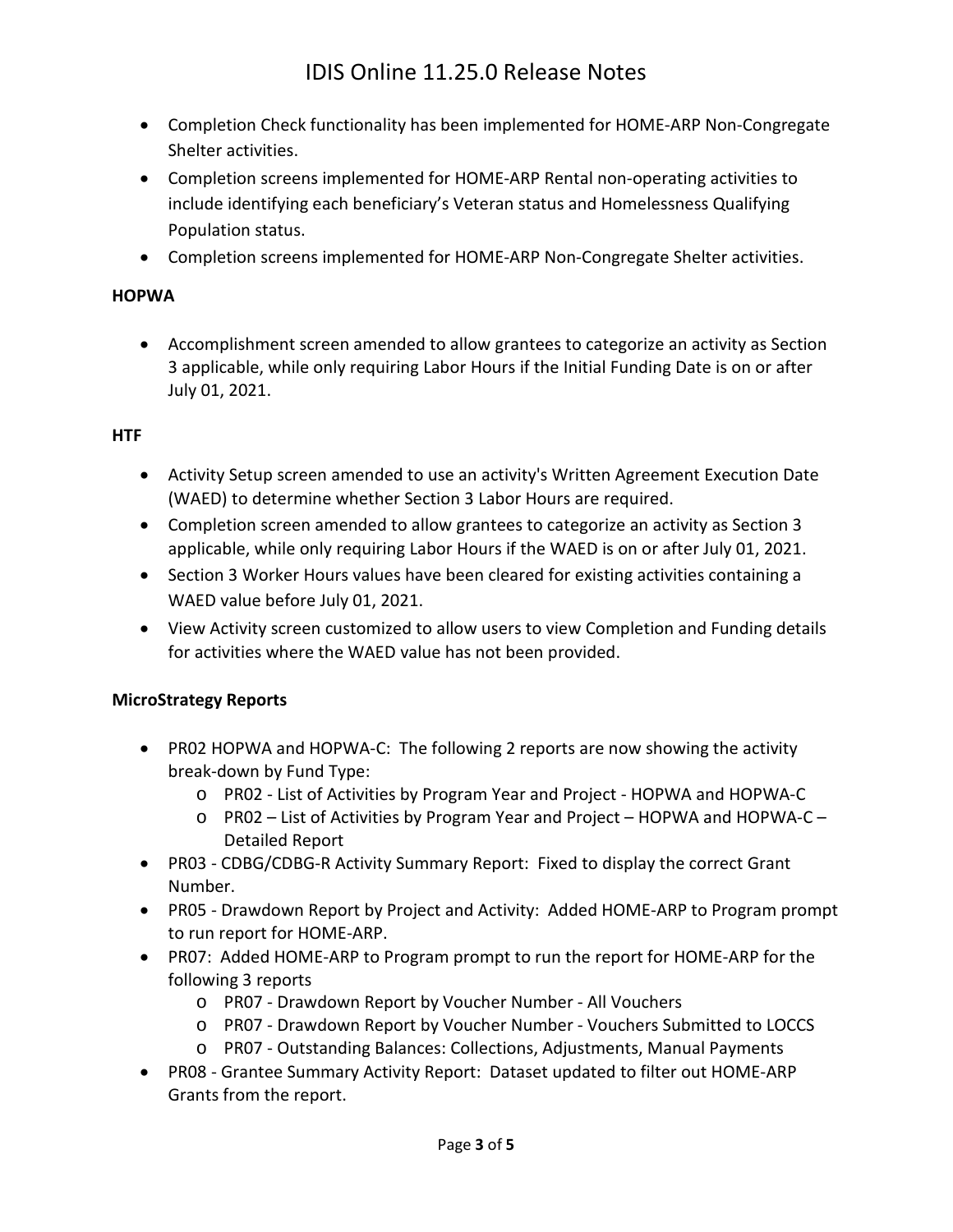- PR09 Receipt Fund Type Detail Report: Dataset updated to filter out HOME-ARP Grants from the report.
- PR20 HOME Production Report: Dataset updated to filter out HOME-ARP Grants from the report.
- PR20 HOME Production Report for HOME-ARP: New report that displays monthly cumulative summary reports of HOME-ARP data by fiscal year; to include allocations, commitments, disbursements, leveraging ratios, as well Rental, TBRA and Supportive Services beneficiary data.
- PR22 Status of HOME / TCAP Activities: Functionality updated to separate HOME-ARP grants from the HOME program grants. As a result, grantees or field offices now have the flexibility to generate the report for HOME and HOME-ARP programs separately for all participating jurisdictions.
- Updated the following 3 reports to support HOME-ARP functionality:
	- o PR22 (1 of 3) Status of HOME/TCAP Activities State
	- o PR22 (2 of 3) Status of HOME/TCAP Activities Entitlement
	- o PR22 (3 of 3) Status of HOME/TCAP Activities Non- Entitlement
	- o New fields added:
		- Total Households Assisted
		- Commitment Date (Written agreement execution date (If available) or Initial funding date)
		- **Commitment Date Type (WAED or IFD)**
- PR25 Status of CHDO Funds by Fiscal Year Report: Dataset updated to filter out HOME-ARP CHDO funds from the report.
- PR27 Status of HOME Grants:
	- o The functionality of the report is updated to separate HOME-ARP grants from HOME. As a result, grantees or field offices now have the flexibility to generate the program status report for HOME or HOME-ARP programs separately for all participating jurisdictions.
	- o In addition, the report has a new section to display authorized and committed amounts for the capacity building (CB) funds as applicable to the HOME-ARP program.
	- o Updated the following 3 reports to support HOME-ARP functionality:
		- PR27 Status of HOME Grants State
		- PR27 Status of HOME Grants State Subrecipients
		- PR27 Status of HOME Grants Entitlement
- PR28 PER Financial Summary: Updated to show the correct numbering.
- PR35 Grant, Subfund, and Subgrant Report:
	- o Report updated to filter out HOME-ARP grant funding data from the grid report.
	- o Excludes the following funding source types: HOME-ARP Consortium (DP), HOME-ARP Insular Area (IP), HOME-ARP Metro City (MP), HOME-ARP State (SP), and HOME-ARP Urban County (UP)
- PR47 HOME Vacant Units Report: Dataset updated to filter out HOME-ARP Grants from the report.